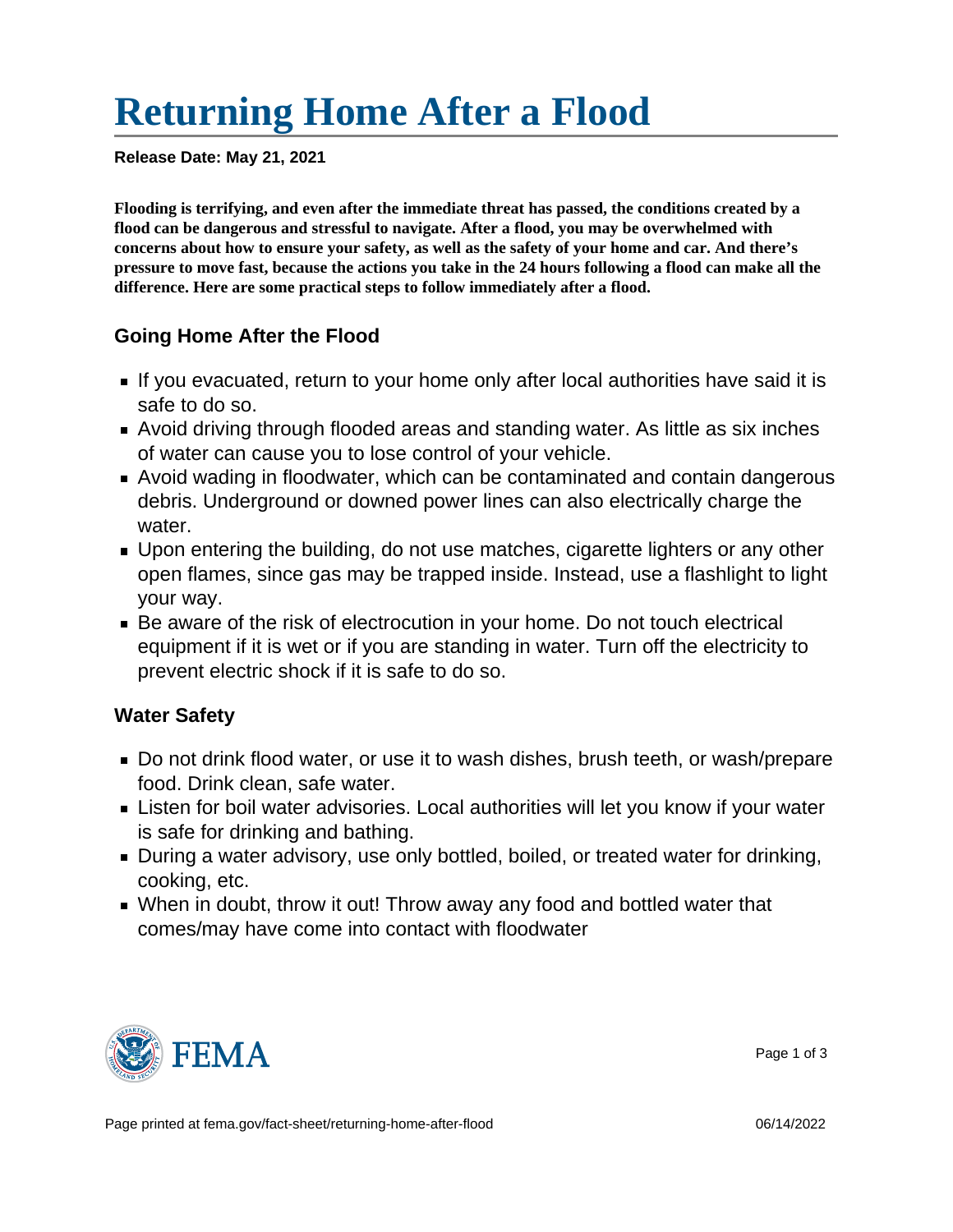Call Your Insurance Agent to Start a Claim

- National Flood Insurance Program claims do not require a disaster declaration.
- **Take pictures of the damage in your home and any items that were destroyed** for your insurance claim.
- Homeowners may want to temporarily store items outside of the home until insurance claims can be filed. See [FloodSmart | How to Document Flood](https://www.floodsmart.gov/flood/document-damage) [Damage Insurance Claims.](https://www.floodsmart.gov/flood/document-damage)
- **For more information on your flood insurance claim, view the NFIP Claims** Handbook at [FINAL\\_Claims Handbook F-687\\_9\\_28\\_17\\_Final\\_r2 \(fema.gov\)](https://www.fema.gov/sites/default/files/2020-05/FINAL_ClaimsHandbook_10252017.pdf).

## Cleaning - Center for Disease Control Guidance

- See [Practice safe cleaning.](https://www.cdc.gov/disasters/cleanup/facts.html) Remove and throw out drywall and insulation that was contaminated with floodwater or sewage. Throw out items that cannot be washed and cleaned with a bleach solution: mattresses, pillows, carpeting, carpet padding, and stuffed toys.
- Save samples or swatches of carpeting, wallpaper, furniture upholstery, window treatments and other items where the type and quality of material may impact the amount payable on your insurance claims.
- Wear heavy work gloves, protective clothing and boots during clean up and use appropriate face coverings or masks if cleaning [mold or other debris.](https://www.cdc.gov/mold/cleanup-guide.html)
- People with [asthma and other lung conditions and/or immune suppression](https://www.cdc.gov/disasters/clinicians_asthma.html) should not enter buildings with indoor water leaks or mold growth that can be seen or smelled. Children should not take part in disaster cleanup work.
- You may need a permit before starting repairs on your home. Contact your local city or parish offices.

### Other Dangers

- Be aware that snakes and other animals may be in your house.
- **Prevent carbon monoxide (CO) poisoning. Use generators or other gasoline**powered machinery outdoors at least 20 feet from any doors, windows, or vents. If you use a pressure washer, be sure to keep the engine outdoors and 20 feet from windows, doors, or vents as well. Never run your car or truck inside a garage that is attached to a house even with the garage door open.
- The initial damage caused by a flood is not the only risk. Standing floodwater can also spread [infectious diseases,](https://www.cdc.gov/disasters/floods/floodsafety.html) bring chemical hazards, and cause



Page 2 of 3